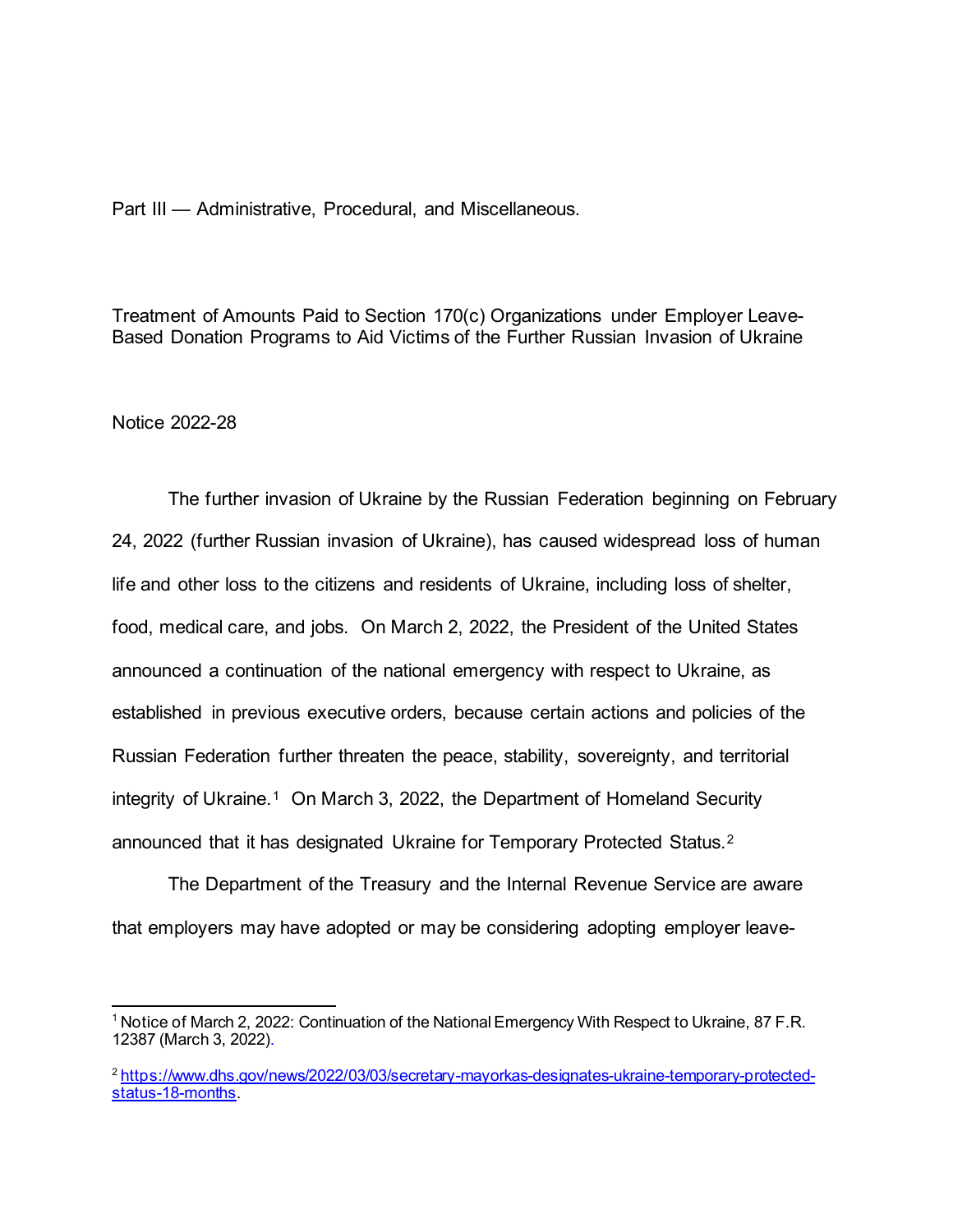based donation programs to aid citizens and residents of Ukraine; individuals working, traveling, or currently present in Ukraine; or refugees from Ukraine, collectively referred to in this notice as "victims of the further Russian invasion of Ukraine." This notice provides guidance under the Internal Revenue Code (Code) on the federal income and employment tax treatment of cash payments made by employers under leave-based donation programs to aid victims of the further Russian invasion of Ukraine. This guidance is similar to the guidance provided in Notice 2001-69, 2001-46 IRB 491, as modified and superseded by Notice 2003-1, 2003-2 IRB 257, regarding charitable relief following the September 11, 2001, terrorist attacks.

## EMPLOYER LEAVE-BASED DONATION PROGRAMS

Under employer leave-based donation programs, employees can elect to forgo vacation, sick, or personal leave in exchange for their employers making cash payments to charitable organizations described in section 170(c) of the Code (section 170(c) organizations). Cash payments made by an employer to section 170(c) organizations under an employer leave-based donation program are referred to as "employer leavebased donation payments."

## TREATMENT OF QUALIFIED EMPLOYER LEAVE-BASED DONATION PAYMENTS

Employer leave-based donation payments made by an employer before January 1, 2023, to section 170(c) organizations to aid victims of the further Russian invasion of Ukraine (qualified employer leave-based donation payments) will not be treated as gross income or wages (or compensation, as applicable) of the employees of the employer. Similarly, employees electing or with an opportunity to elect to forgo

 $-2 -$